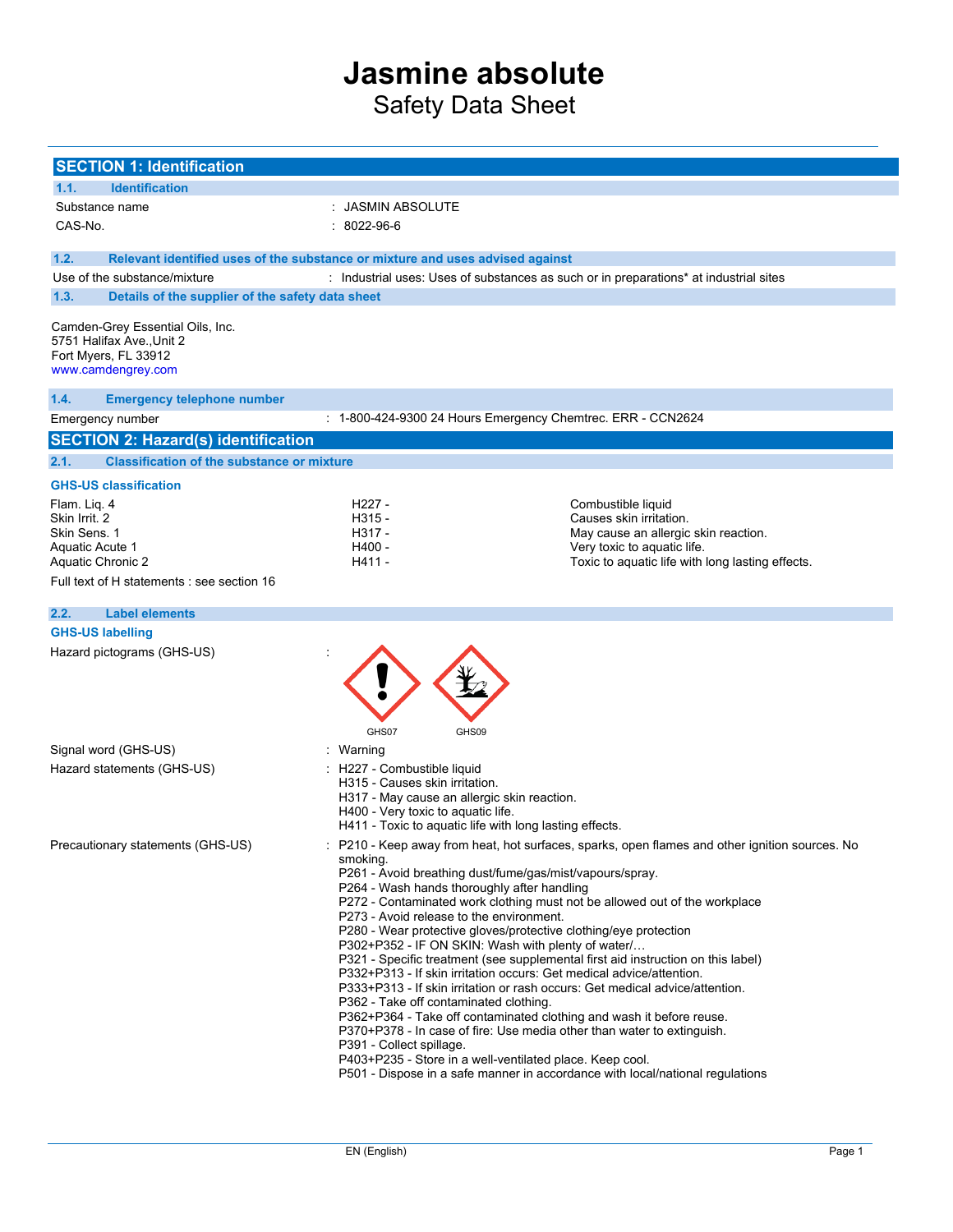Safety Data Sheet

| 2.3.<br><b>Other hazards</b>                                        |                                                                                                                                                                                                                                                    |           |                                                                               |
|---------------------------------------------------------------------|----------------------------------------------------------------------------------------------------------------------------------------------------------------------------------------------------------------------------------------------------|-----------|-------------------------------------------------------------------------------|
| No additional information available                                 |                                                                                                                                                                                                                                                    |           |                                                                               |
| 2.4.<br><b>Unknown acute toxicity (GHS US)</b>                      |                                                                                                                                                                                                                                                    |           |                                                                               |
| Not applicable                                                      |                                                                                                                                                                                                                                                    |           |                                                                               |
| <b>SECTION 3: Composition/information on ingredients</b>            |                                                                                                                                                                                                                                                    |           |                                                                               |
| 3.1.<br><b>Substances</b>                                           |                                                                                                                                                                                                                                                    |           |                                                                               |
| Substance type                                                      | : UVCB                                                                                                                                                                                                                                             |           |                                                                               |
| Name                                                                | : JASMIN ABSOLUTE                                                                                                                                                                                                                                  |           |                                                                               |
| CAS-No.                                                             | $: 8022 - 96 - 6$                                                                                                                                                                                                                                  |           |                                                                               |
| <b>Name</b>                                                         | <b>Product identifier</b>                                                                                                                                                                                                                          | %         | <b>GHS-US classification</b>                                                  |
| Phytol                                                              | (CAS-No.) 150-86-7                                                                                                                                                                                                                                 | $10 - 25$ | Skin Irrit. 2, H315<br>Aquatic Acute 1, H400<br>Aquatic Chronic 1, H410       |
| Benzyl benzoate                                                     | (CAS-No.) 120-51-4                                                                                                                                                                                                                                 | $10 - 25$ | Acute Tox. 4 (Oral), H302<br>Aquatic Acute 2, H401<br>Aquatic Chronic 2, H411 |
| Isophytol                                                           | (CAS-No.) 505-32-8                                                                                                                                                                                                                                 | $5 - 10$  | Skin Irrit. 2, H315<br>Aquatic Acute 1, H400<br>Aquatic Chronic 1, H410       |
| Linalool                                                            | (CAS-No.) 78-70-6                                                                                                                                                                                                                                  | $1 - 5$   | Flam. Liq. 4, H227<br>Skin Irrit. 2, H315                                     |
| Eugenol                                                             | (CAS-No.) 97-53-0                                                                                                                                                                                                                                  | $1 - 5$   | Eye Irrit. 2, H319<br>Skin Sens. 1B. H317                                     |
| Full text of H-statements: see section 16                           |                                                                                                                                                                                                                                                    |           |                                                                               |
| 3.2.<br><b>Mixtures</b>                                             |                                                                                                                                                                                                                                                    |           |                                                                               |
| Not applicable                                                      |                                                                                                                                                                                                                                                    |           |                                                                               |
| <b>SECTION 4: First aid measures</b>                                |                                                                                                                                                                                                                                                    |           |                                                                               |
| 4.1.<br><b>Description of first aid measures</b>                    |                                                                                                                                                                                                                                                    |           |                                                                               |
| First-aid measures general                                          | : Never give anything by mouth to an unconscious person. If you feel unwell, seek medical<br>advice (show the label where possible).                                                                                                               |           |                                                                               |
| First-aid measures after inhalation                                 | : Assure fresh air breathing. Allow the victim to rest.                                                                                                                                                                                            |           |                                                                               |
| First-aid measures after skin contact                               | : Wash with plenty of water/ Wash contaminated clothing before reuse. If skin irritation occurs:<br>Get medical advice/attention. Specific treatment (see supplemental first aid instruction on this<br>label). If skin irritation or rash occurs: |           |                                                                               |
| First-aid measures after eye contact                                | : Rinse immediately with plenty of water. Obtain medical attention if pain, blinking or redness<br>persists.                                                                                                                                       |           |                                                                               |
| First-aid measures after ingestion                                  | : Rinse mouth. Do NOT induce vomiting. Obtain emergency medical attention.                                                                                                                                                                         |           |                                                                               |
| 4.2.<br>Most important symptoms and effects, both acute and delayed |                                                                                                                                                                                                                                                    |           |                                                                               |
| Symptoms/effects after inhalation                                   | : May cause an allergic skin reaction.                                                                                                                                                                                                             |           |                                                                               |
| Symptoms/effects after skin contact                                 | : Causes skin irritation.                                                                                                                                                                                                                          |           |                                                                               |
| 4.3.                                                                | Indication of any immediate medical attention and special treatment needed                                                                                                                                                                         |           |                                                                               |
| No additional information available                                 |                                                                                                                                                                                                                                                    |           |                                                                               |
| <b>SECTION 5: Firefighting measures</b>                             |                                                                                                                                                                                                                                                    |           |                                                                               |
| <b>Extinguishing media</b><br>5.1.                                  |                                                                                                                                                                                                                                                    |           |                                                                               |
| Suitable extinguishing media                                        | : dry chemical powder. Foam. Dry powder. Carbon dioxide. Water spray. Sand.                                                                                                                                                                        |           |                                                                               |
| Unsuitable extinguishing media                                      | : Do not use a heavy water stream.                                                                                                                                                                                                                 |           |                                                                               |
| 5.2.<br>Special hazards arising from the substance or mixture       |                                                                                                                                                                                                                                                    |           |                                                                               |
| No additional information available                                 |                                                                                                                                                                                                                                                    |           |                                                                               |
| 5.3.<br><b>Advice for firefighters</b>                              |                                                                                                                                                                                                                                                    |           |                                                                               |
|                                                                     |                                                                                                                                                                                                                                                    |           |                                                                               |
| Firefighting instructions                                           | : Use water spray or fog for cooling exposed containers. Exercise caution when fighting any<br>chemical fire. Prevent fire fighting water from entering the environment.                                                                           |           |                                                                               |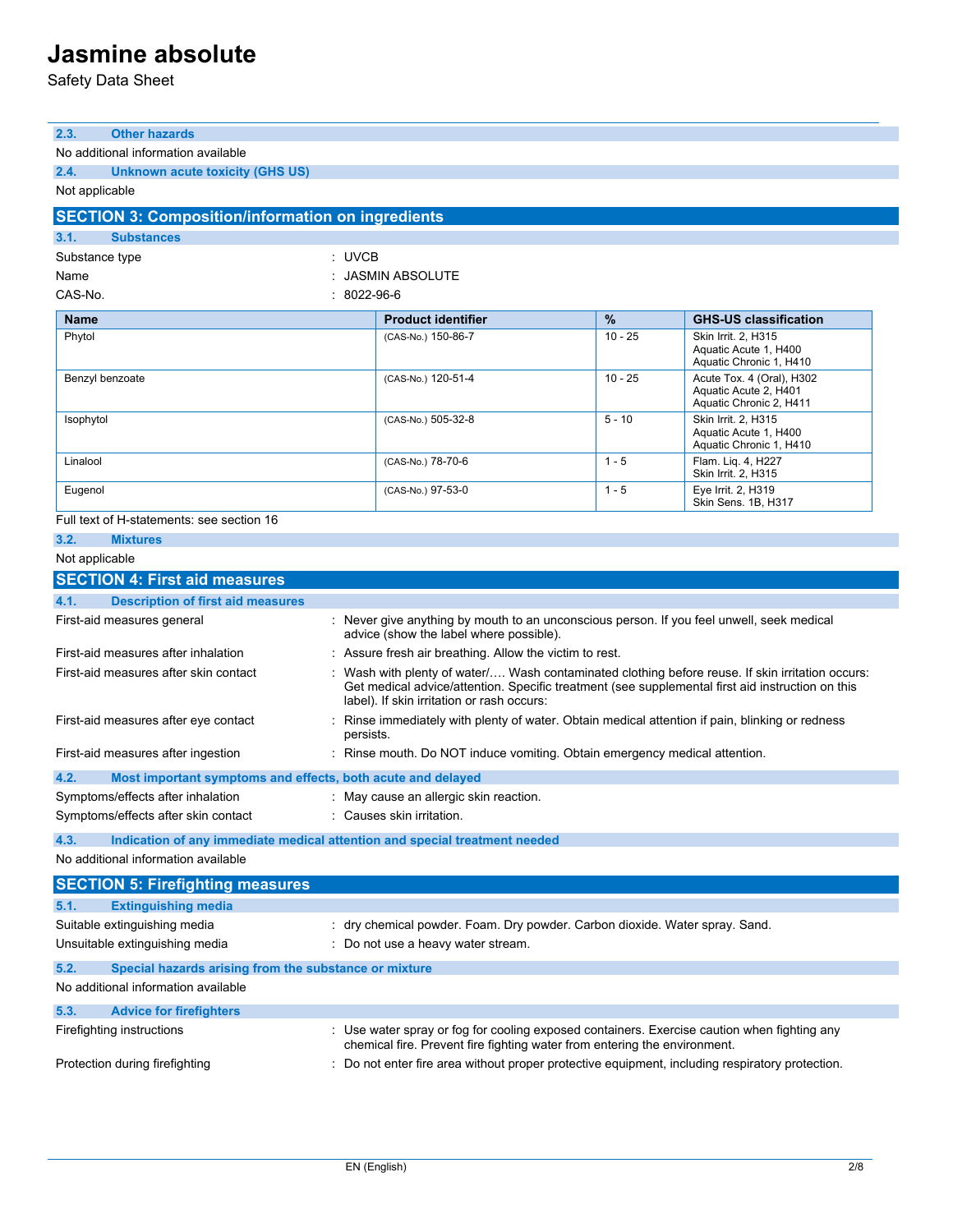Safety Data Sheet

| <b>SECTION 6: Accidental release measures</b>                        |                                                                                                                                                                                                                                                          |  |
|----------------------------------------------------------------------|----------------------------------------------------------------------------------------------------------------------------------------------------------------------------------------------------------------------------------------------------------|--|
| 6.1.                                                                 | Personal precautions, protective equipment and emergency procedures                                                                                                                                                                                      |  |
| 6.1.1.<br>For non-emergency personnel                                |                                                                                                                                                                                                                                                          |  |
| <b>Emergency procedures</b>                                          | : Evacuate unnecessary personnel.                                                                                                                                                                                                                        |  |
|                                                                      |                                                                                                                                                                                                                                                          |  |
| 6.1.2.<br>For emergency responders                                   |                                                                                                                                                                                                                                                          |  |
| Protective equipment                                                 | Equip cleanup crew with proper protection.                                                                                                                                                                                                               |  |
| <b>Emergency procedures</b>                                          | : Ventilate area.                                                                                                                                                                                                                                        |  |
| 6.2.<br><b>Environmental precautions</b>                             |                                                                                                                                                                                                                                                          |  |
|                                                                      | Prevent entry to sewers and public waters. Notify authorities if liquid enters sewers or public waters. Avoid release to the environment.                                                                                                                |  |
| 6.3.<br>Methods and material for containment and cleaning up         |                                                                                                                                                                                                                                                          |  |
| Methods for cleaning up                                              | : Soak up spills with inert solids, such as clay or diatomaceous earth as soon as possible. Collect<br>spillage. Store away from other materials.                                                                                                        |  |
| <b>Reference to other sections</b><br>6.4.                           |                                                                                                                                                                                                                                                          |  |
| See Heading 8. Exposure controls and personal protection.            |                                                                                                                                                                                                                                                          |  |
| <b>SECTION 7: Handling and storage</b>                               |                                                                                                                                                                                                                                                          |  |
| <b>Precautions for safe handling</b><br>7.1.                         |                                                                                                                                                                                                                                                          |  |
| Precautions for safe handling                                        | : Wash hands and other exposed areas with mild soap and water before eating, drinking or<br>smoking and when leaving work. Provide good ventilation in process area to prevent formation<br>of vapour. Avoid breathing dust/fume/gas/mist/vapours/spray. |  |
| Hygiene measures                                                     | : Wash hands thoroughly after handling. Contaminated work clothing should not be allowed out<br>of the workplace. Wash contaminated clothing before reuse.                                                                                               |  |
| Conditions for safe storage, including any incompatibilities<br>7.2. |                                                                                                                                                                                                                                                          |  |
| Storage conditions                                                   | : Keep only in the original container in a cool, well ventilated place away from : Keep container<br>closed when not in use.                                                                                                                             |  |
| Incompatible products                                                | : Strong bases. Strong acids.                                                                                                                                                                                                                            |  |
| Incompatible materials                                               | : Sources of ignition. Direct sunlight.                                                                                                                                                                                                                  |  |

### **SECTION 8: Exposure controls/personal protection**

**8.1. Control parameters**

No additional information available

| 8.2.              | <b>Exposure controls</b>      |                                                                                |
|-------------------|-------------------------------|--------------------------------------------------------------------------------|
|                   | Personal protective equipment | : Avoid all unnecessary exposure.                                              |
| Hand protection   |                               | : Wear protective gloves/protective clothing/eye protection protective gloves. |
| Eye protection    |                               | : Chemical goggles or safety glasses.                                          |
|                   | Skin and body protection      | : Wear suitable protective clothing.                                           |
|                   | Respiratory protection        | : Wear appropriate mask.                                                       |
| Other information |                               | Do not eat, drink or smoke during use.                                         |

|  | <b>SECTION 9: Physical and chemical properties</b> |  |
|--|----------------------------------------------------|--|
|--|----------------------------------------------------|--|

| 9.1.            | Information on basic physical and chemical properties |                     |
|-----------------|-------------------------------------------------------|---------------------|
| Physical state  |                                                       | : Liguid            |
| Colour          |                                                       | : orange Red-brown  |
| Odour           |                                                       | : characteristic    |
| Odour threshold |                                                       | : No data available |
| рH              |                                                       | : No data available |
| Melting point   |                                                       | : No data available |
| Freezing point  |                                                       | : No data available |
| Boiling point   |                                                       | : No data available |
| Flash point     |                                                       | : 185 °F            |
|                 |                                                       |                     |

EN (English) 3/8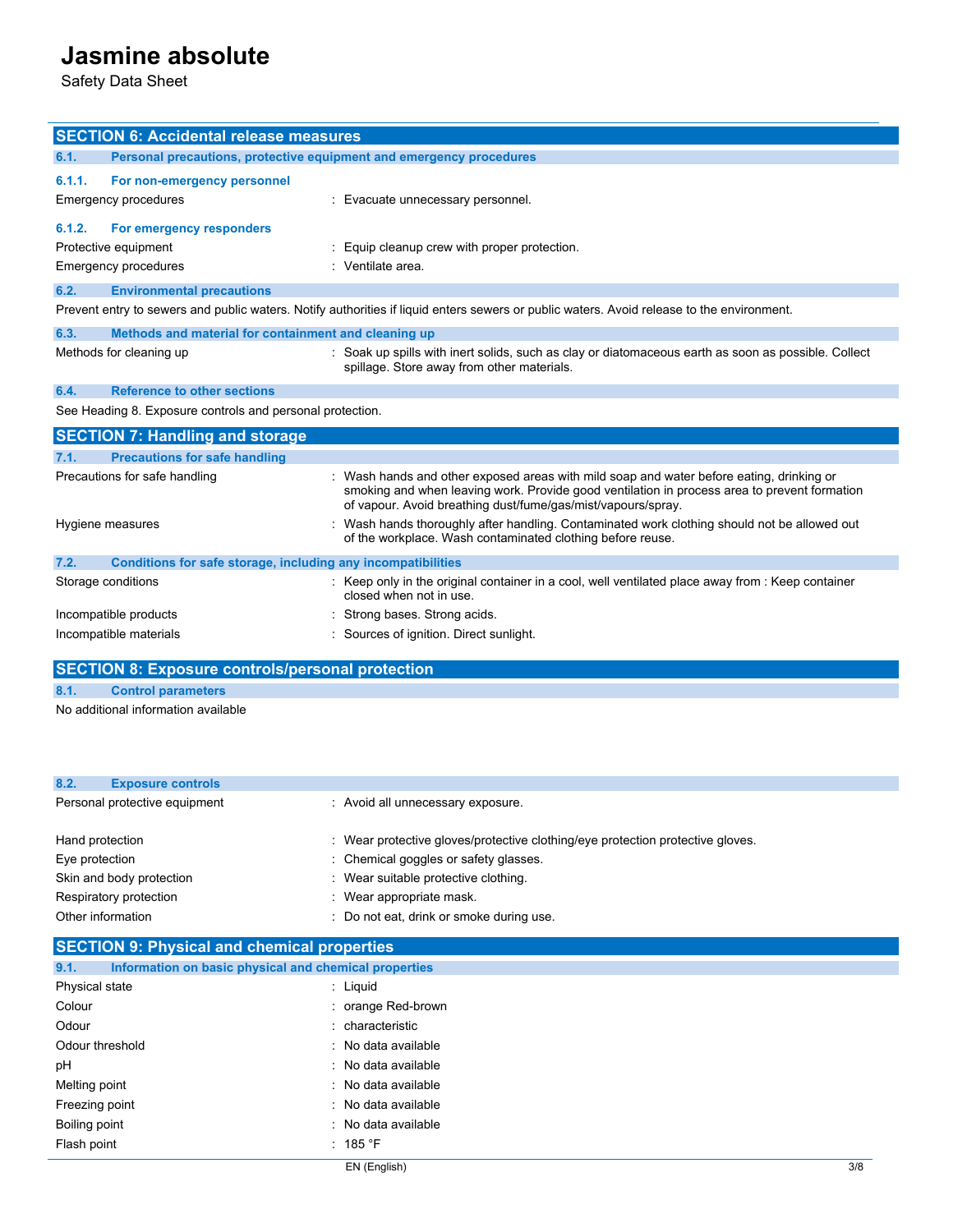Safety Data Sheet

| Relative evaporation rate (butylacetate=1)           | : No data available      |
|------------------------------------------------------|--------------------------|
| Flammability (solid, gas)                            | : No data available      |
| <b>Explosive limits</b>                              | : No data available      |
| <b>Explosive properties</b>                          | : No data available      |
| Oxidising properties                                 | : No data available      |
| Vapour pressure                                      | 0.1 mm Hg $20^{\circ}$ C |
| Relative density                                     | 1.04<br>٠                |
| Relative vapour density at 20 °C                     | No data available        |
| Solubility                                           | No data available        |
| Log Pow                                              | No data available        |
| Auto-ignition temperature                            | No data available        |
| Decomposition temperature                            | No data available        |
| Viscosity                                            | No data available        |
| Viscosity, kinematic                                 | No data available        |
| Viscosity, dynamic                                   | No data available        |
| 9.2.<br><b>Other information</b>                     |                          |
| No additional information available                  |                          |
| <b>SECTION 10: Stability and reactivity</b>          |                          |
| 10.1.<br><b>Reactivity</b>                           |                          |
| No additional information available                  |                          |
| 10.2.<br><b>Chemical stability</b>                   |                          |
| Not established.                                     |                          |
| 10.3.<br><b>Possibility of hazardous reactions</b>   |                          |
| Not established.                                     |                          |
| 10.4.<br><b>Conditions to avoid</b>                  |                          |
| Direct sunlight. Extremely high or low temperatures. |                          |
| <b>Incompatible materials</b><br>10.5.               |                          |
| Strong acids. Strong bases.                          |                          |
| 10.6.<br><b>Hazardous decomposition products</b>     |                          |
| fume. Carbon monoxide. Carbon dioxide.               |                          |
|                                                      |                          |
| <b>SECTION 11: Toxicological information</b>         |                          |
| 11.1.<br>Information on toxicological effects        |                          |
|                                                      |                          |
| Acute toxicity                                       | : Not classified         |

| Benzyl benzoate (120-51-4)        |                                                                  |
|-----------------------------------|------------------------------------------------------------------|
| ATE US (oral)                     | 500 mg/kg bodyweight                                             |
| <b>Isophytol</b> (505-32-8)       |                                                                  |
| LD50 oral rat                     | > 8000 mg/kg (Rat)                                               |
| LD50 dermal rabbit                | $>$ 5000 mg/kg (Rabbit)                                          |
| Skin corrosion/irritation         | : Causes skin irritation.                                        |
| Serious eye damage/irritation     | : Not classified                                                 |
| Respiratory or skin sensitisation | : May cause an allergic skin reaction.                           |
| Germ cell mutagenicity            | : Not classified                                                 |
|                                   | Based on available data, the classification criteria are not met |
| Carcinogenicity                   | : Not classified                                                 |
|                                   |                                                                  |
| Eugenol (97-53-0)                 |                                                                  |
| IARC group                        | 3 - Not classifiable                                             |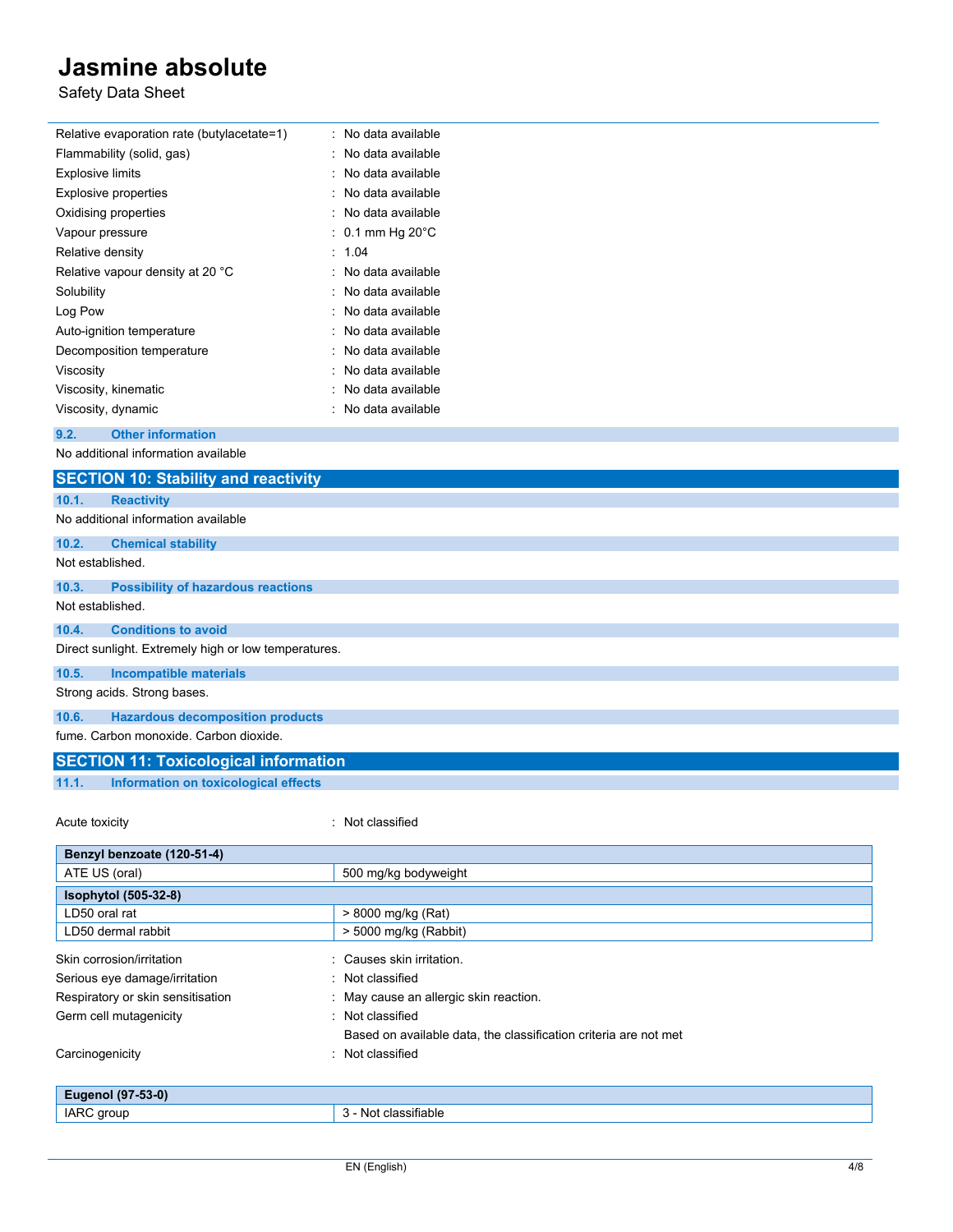Safety Data Sheet

 $\overline{a}$ 

| Reproductive toxicity                                  | : Not classified                                                                     |
|--------------------------------------------------------|--------------------------------------------------------------------------------------|
| Specific target organ toxicity (single exposure)       | Based on available data, the classification criteria are not met<br>: Not classified |
| Specific target organ toxicity (repeated<br>exposure)  | : Not classified                                                                     |
| Aspiration hazard                                      | : Not classified                                                                     |
| Potential adverse human health effects and<br>symptoms | : Based on available data, the classification criteria are not met.                  |
| Symptoms/effects after inhalation                      | : May cause an allergic skin reaction.                                               |
| Symptoms/effects after skin contact                    | : Causes skin irritation.                                                            |

|                 | <b>SECTION 12: Ecological information</b> |                                                                                |
|-----------------|-------------------------------------------|--------------------------------------------------------------------------------|
| 12.1.           | <b>Toxicity</b>                           |                                                                                |
| Ecology - water |                                           | : Very toxic to aguatic life. Toxic to aguatic life with long lasting effects. |
|                 | Benzyl benzoate (120-51-4)                |                                                                                |
| $1.050E + L$    |                                           | $10.7100$ $10.7100$ $10.7100$                                                  |

| LC50 fish 1             | 4.6 mg/l (96 h; Pisces; GLP)                                  |
|-------------------------|---------------------------------------------------------------|
| EC50 Daphnia 1          | 426 mg/l (24 h; Daphnia magna; Locomotor effect)              |
| LC50 fish 2             | 2.32 mg/l (96 h; Brachydanio rerio)                           |
| Threshold limit algae 1 | 647 mg/l (72 h; Pseudokirchneriella subcapitata; Biomass)     |
| Threshold limit algae 2 | 247 mg/l (72 h; Pseudokirchneriella subcapitata; Growth rate) |
| Isophytol (505-32-8)    |                                                               |
| LC50 fish 1             | > 10000 mg/l (96 h; Leuciscus idus; Static system)            |
| EC50 Daphnia 1          | 0.13 mg/l (48 h; Daphnia magna; Intermittent flow)            |

| 12.2.<br><b>Persistence and degradability</b> |                                                             |
|-----------------------------------------------|-------------------------------------------------------------|
| JASMIN ABSOLUTE (8022-96-6)                   |                                                             |
| Persistence and degradability                 | May cause long-term adverse effects in the environment.     |
| Phytol (150-86-7)                             |                                                             |
| Persistence and degradability                 | May cause long-term adverse effects in the environment.     |
| Benzyl benzoate (120-51-4)                    |                                                             |
| Persistence and degradability                 | Low mobility (soil). Readily biodegradable in water.        |
| Isophytol (505-32-8)                          |                                                             |
| Persistence and degradability                 | Readily biodegradable in water. Non degradable in the soil. |
| Linalool (78-70-6)                            |                                                             |
| Persistence and degradability                 | Not established.                                            |
| Eugenol (97-53-0)                             |                                                             |
| Persistence and degradability                 | Not established.                                            |
| 12.3.<br><b>Bioaccumulative potential</b>     |                                                             |
| JASMIN ABSOLUTE (8022-96-6)                   |                                                             |
| Bioaccumulative potential                     | Not established.                                            |
| Phytol (150-86-7)                             |                                                             |
| Bioaccumulative potential                     | Not established.                                            |
| Benzyl benzoate (120-51-4)                    |                                                             |
| BCF fish 1                                    | 2286 (Pisces)                                               |
| Log Pow                                       | $3.88 - 4$                                                  |
| Bioaccumulative potential                     | Low bioaccumulation potential.                              |
| Isophytol (505-32-8)                          |                                                             |
| Log Pow                                       | 8.8 (Experimental value)                                    |
| Bioaccumulative potential                     | High potential for bioaccumulation (Log Kow > 5).           |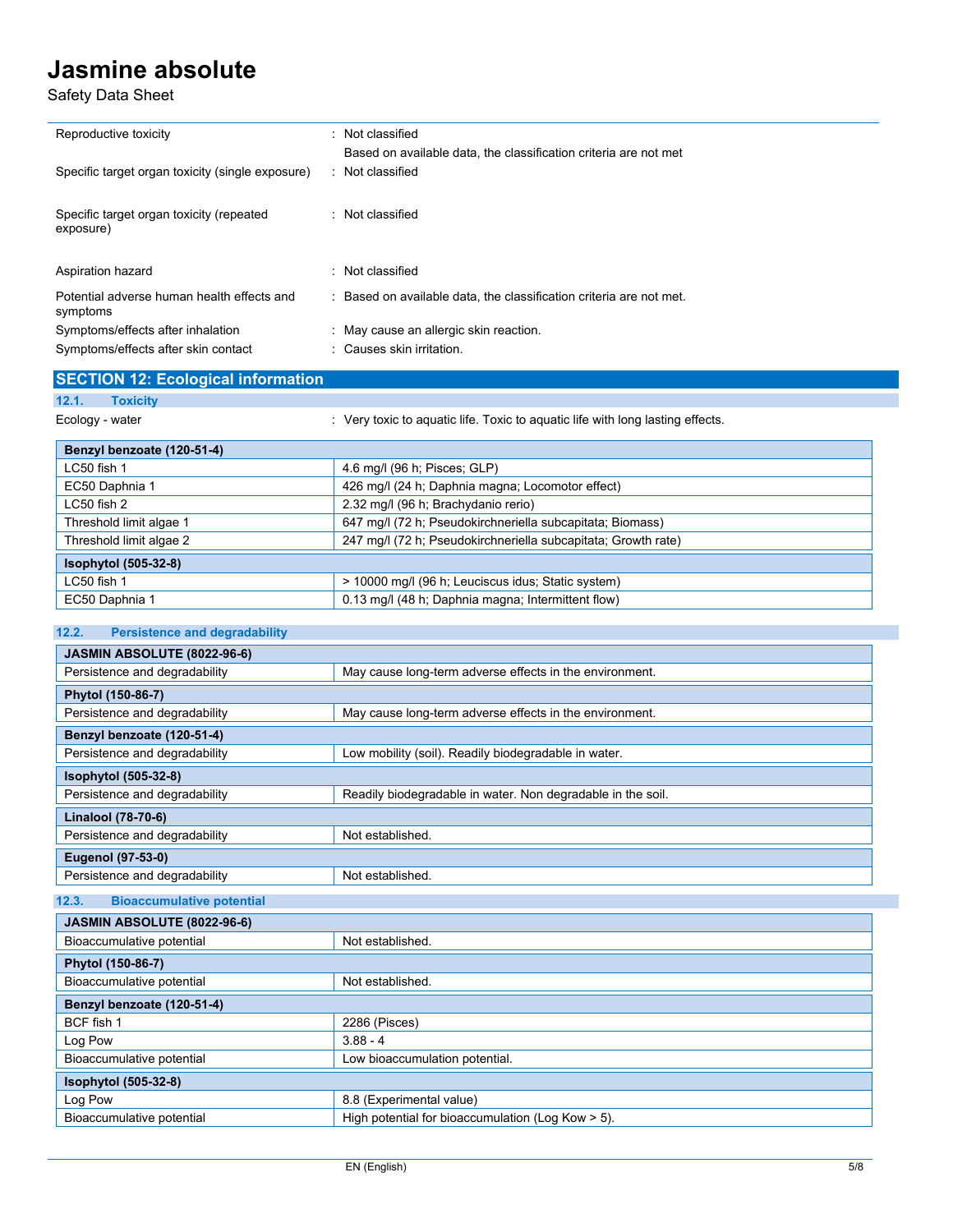Safety Data Sheett

| Linalool (78-70-6)                                                        |                                                                                                                                                      |
|---------------------------------------------------------------------------|------------------------------------------------------------------------------------------------------------------------------------------------------|
| Bioaccumulative potential                                                 | Not established.                                                                                                                                     |
| Eugenol (97-53-0)                                                         |                                                                                                                                                      |
| Bioaccumulative potential                                                 | Not established.                                                                                                                                     |
| 12.4.<br><b>Mobility in soil</b>                                          |                                                                                                                                                      |
| <b>Isophytol</b> (505-32-8)                                               |                                                                                                                                                      |
| Ecology - soil                                                            | Not toxic to plants.                                                                                                                                 |
|                                                                           |                                                                                                                                                      |
| 12.5.<br><b>Other adverse effects</b>                                     |                                                                                                                                                      |
| Effect on the global warming                                              | : No known effects from this product.                                                                                                                |
| Other information                                                         | : Avoid release to the environment.                                                                                                                  |
| <b>SECTION 13: Disposal considerations</b>                                |                                                                                                                                                      |
| 13.1.<br><b>Waste treatment methods</b>                                   |                                                                                                                                                      |
| Product/Packaging disposal recommendations                                | : Dispose in a safe manner in accordance with local/national regulations. Dispose in a safe<br>manner in accordance with local/national regulations. |
| Ecology - waste materials                                                 | : Avoid release to the environment.                                                                                                                  |
| <b>SECTION 14: Transport information</b>                                  |                                                                                                                                                      |
| <b>Department of Transportation (DOT)</b>                                 |                                                                                                                                                      |
| In accordance with DOT                                                    |                                                                                                                                                      |
| Not regulated for transport                                               |                                                                                                                                                      |
| <b>Transportation of Dangerous Goods</b>                                  |                                                                                                                                                      |
| No additional information available                                       |                                                                                                                                                      |
| <b>Transport by sea</b>                                                   |                                                                                                                                                      |
| UN-No. (IMDG)                                                             | 3082<br>$\cdot$                                                                                                                                      |
| Proper Shipping Name (IMDG)                                               | ENVIRONMENTALLY HAZARDOUS SUBSTANCE, LIQUID, N.O.S.                                                                                                  |
| Class (IMDG)                                                              | 9 - Miscellaneous dangerous substances and articles                                                                                                  |
| Packing group (IMDG)                                                      | III - substances presenting low danger                                                                                                               |
| MFAG-No                                                                   | : 171                                                                                                                                                |
| Air transport                                                             |                                                                                                                                                      |
| UN-No. (IATA)                                                             | 3082                                                                                                                                                 |
| Proper Shipping Name (IATA)                                               | Environmentally hazardous substance, liquid, n.o.s.                                                                                                  |
| Class (IATA)                                                              | : 9 - Miscellaneous Dangerous Goods                                                                                                                  |
| Packing group (IATA)                                                      | : III - Minor Danger                                                                                                                                 |
| Civil Aeronautics Law                                                     | Miscellaneous dangerous substances & articles(Hazardous materials notice Appended Table 1<br>Article 194 of the Enforcement Regulations)             |
| <b>SECTION 15: Regulatory information</b>                                 |                                                                                                                                                      |
| 15.1. US Federal regulations                                              |                                                                                                                                                      |
| JASMIN ABSOLUTE (8022-96-6)                                               |                                                                                                                                                      |
| Listed on the United States TSCA (Toxic Substances Control Act) inventory |                                                                                                                                                      |
| Benzyl acetate (140-11-4)                                                 |                                                                                                                                                      |
| Listed on the United States TSCA (Toxic Substances Control Act) inventory |                                                                                                                                                      |
| Phytol (150-86-7)                                                         |                                                                                                                                                      |
| Listed on the United States TSCA (Toxic Substances Control Act) inventory |                                                                                                                                                      |
| Benzyl benzoate (120-51-4)                                                |                                                                                                                                                      |
| Listed on the United States TSCA (Toxic Substances Control Act) inventory |                                                                                                                                                      |
| Isophytol (505-32-8)                                                      |                                                                                                                                                      |
| Listed on the United States TSCA (Toxic Substances Control Act) inventory |                                                                                                                                                      |
|                                                                           | EN (English)<br>6/8                                                                                                                                  |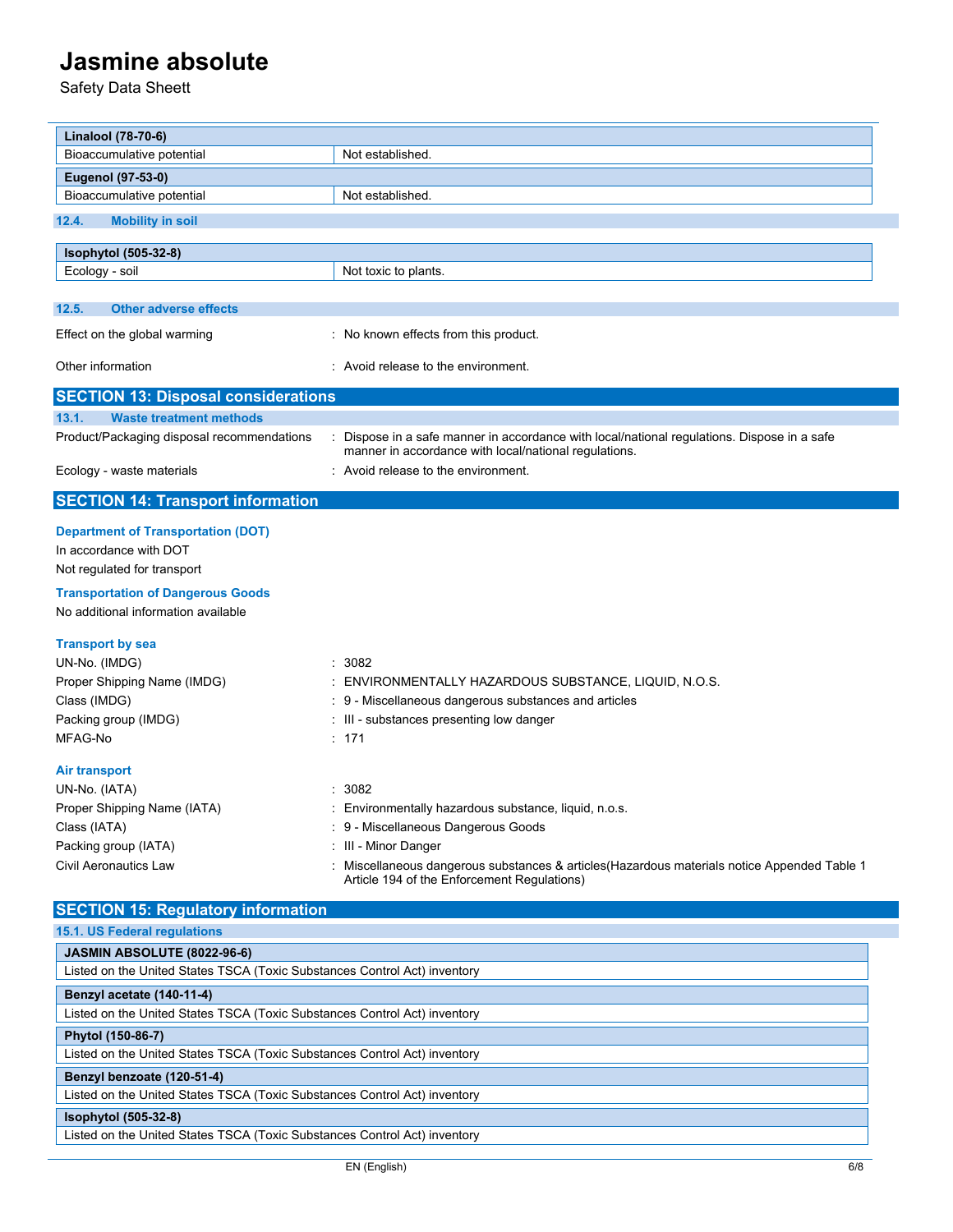Safety Data Sheet

#### **Linalool (78-70-6)**

Listed on the United States TSCA (Toxic Substances Control Act) inventory

#### **Eugenol (97-53-0)**

Listed on the United States TSCA (Toxic Substances Control Act) inventory

#### **15.2. International regulations**

#### **CANADA**

No additional information available

#### **Benzyl benzoate (120-51-4)**

Listed on the Canadian DSL (Domestic Substances List)

#### **Linalool (78-70-6)**

Listed on the Canadian DSL (Domestic Substances List)

#### **Eugenol (97-53-0)**

Listed on the Canadian DSL (Domestic Substances List)

#### **EU-Regulations**

No additional information available

#### **National regulations**

No additional information available

**15.3. US State regulations**

#### **Benzyl acetate (140-11-4)**

U.S. - New Jersey - Right to Know Hazardous Substance List

| <b>SECTION 16: Other information</b> |                                                                                                                                                                                                                                                                                              |
|--------------------------------------|----------------------------------------------------------------------------------------------------------------------------------------------------------------------------------------------------------------------------------------------------------------------------------------------|
| Data sources                         | $\pm$ REGULATION (EC) No 1272/2008 OF THE EUROPEAN PARLIAMENT AND OF THE<br>COUNCIL of 16 December 2008 on classification, labelling and packaging of substances and<br>mixtures, amending and repealing Directives 67/548/EEC and 1999/45/EC, and amending<br>Regulation (EC) No 1907/2006. |
| Other information                    | None.                                                                                                                                                                                                                                                                                        |

#### Full text of H-statements:

protection

|                                          | H <sub>227</sub> | Combustible liquid                                                                             |  |  |
|------------------------------------------|------------------|------------------------------------------------------------------------------------------------|--|--|
|                                          | H302             | Harmful if swallowed.                                                                          |  |  |
|                                          | H315             | Causes skin irritation.                                                                        |  |  |
|                                          | H317             | May cause an allergic skin reaction.                                                           |  |  |
|                                          | H319             | Causes serious eye irritation.                                                                 |  |  |
|                                          | H400             | Very toxic to aquatic life.                                                                    |  |  |
|                                          | H401             | Toxic to aquatic life                                                                          |  |  |
|                                          | H410             | Very toxic to aquatic life with long lasting effects.                                          |  |  |
|                                          | H411             | Toxic to aquatic life with long lasting effects.                                               |  |  |
|                                          | Hazard Rating    | : 1 Slight Hazard - Irritation or minor reversible injury possible                             |  |  |
| Health                                   |                  | : 2 Moderate Hazard - Materials which must be moderately heated or exposed to high ambient     |  |  |
| Flammability<br><b>Physical Personal</b> |                  | temperatures before ignition will occur. Includes liquids having a flash point at or above 100 |  |  |
|                                          |                  | F but below 200 F. (Classes II & IIIA)                                                         |  |  |

: 0 Minimal Hazard - Materials that are normally stable, even under fire conditions, and will NOT react with water, polymerize, decompose, condense, or self-react. Non-Explosives.

: B Safety glasses, Gloves